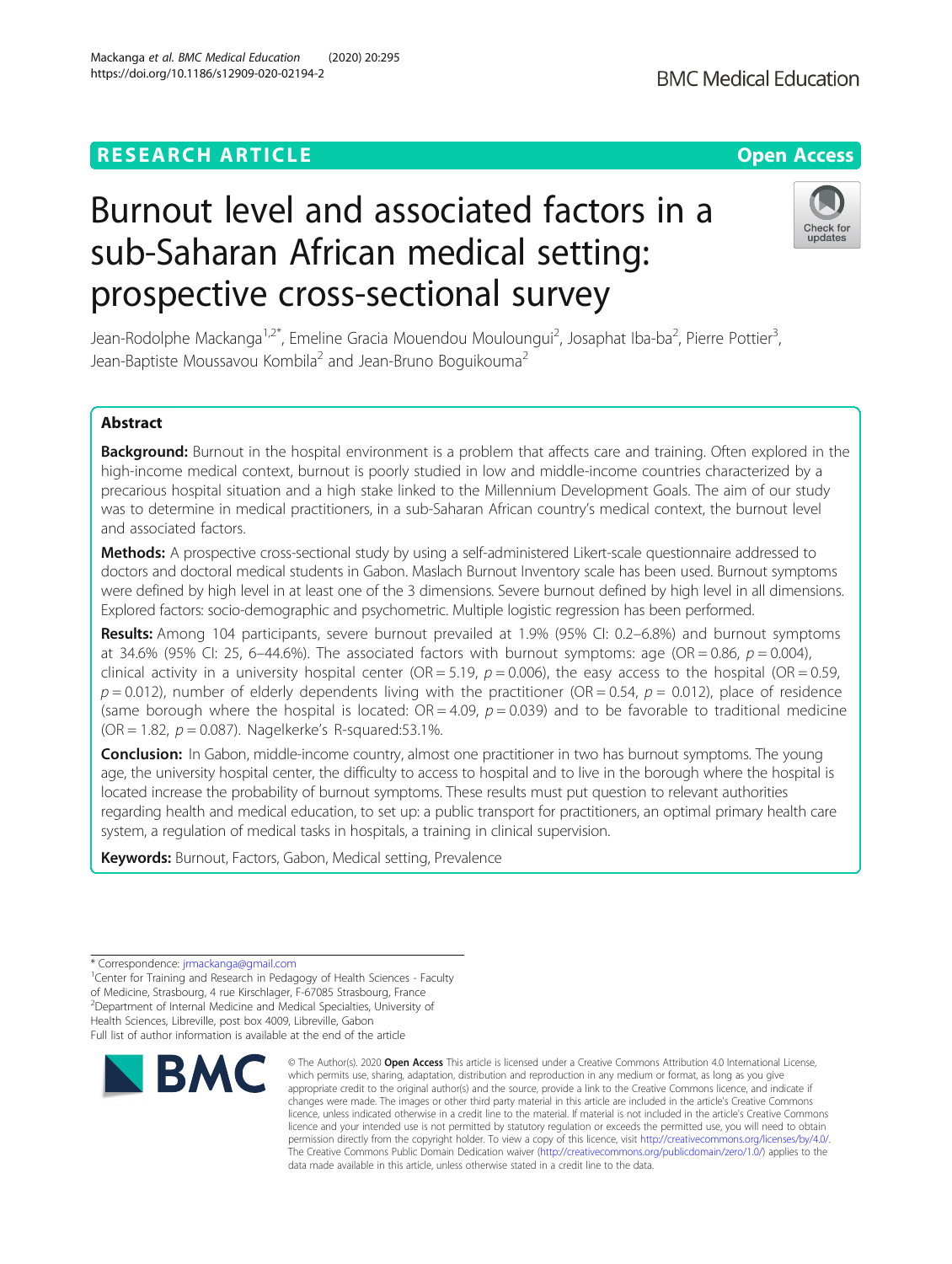# Background

The hospital is an environment where medical practice and medical training take place simultaneously. In health systems, the well-being of hospital practitioners is essential for good quality of care [[1\]](#page-7-0), and to achieve public health objectives [[2\]](#page-7-0). Thus, a discomfort in hospital environment have a negative effect on the quality of care and medical education. Among the uncomfortable phenomena affecting hospital practitioners as physicians or medical students, burn-out is widely cited. Several definitions of burnout are described in the literature, but the description by Maslach and Jackson is the most used, defining burnout by three components or symptoms: emotional exhaustion, depersonalization and the reduction of personal accomplishment [\[3](#page-7-0)]. Burnout is quite studied in the social and medical context of developed countries [\[4](#page-7-0)], and this has allowed many socio-legal advances in favor of workers. Moreover, in line with these advances, recently in May 2019, the World Medical Association (WMA) welcomed the decision of the World Health Assembly to classify burnout syndrome as having an impact on health status and to incorporate it into the new version of the International Classification of Diseases of the World Health Organization (WHO) [\[5](#page-7-0)]. The WMA, through the voice of its president, urged that this decision of the WHO lead very soon to the adoption of a new approach, which will take into account multiple factors, including the working conditions of doctors across the world. However, in low- and middle-income countries that are characterized by modest quality of health care, medium medical training level and poor hospital conditions, burnout is still insufficiently studied.

Thus, the aim of the study was to determine in medical doctors and doctoral students, in the medical context of a middle-income sub-Saharan African country, the burnout level and the associated factors, in order to hypothesize potential etiological factors of burnout. This would guide research about cause and effect relationship in order to define specific actions, which could improve: the well-being of practitioners, the quality of care, and the medical training in these precarious conditions.

# Methods

# Study design

According to the aim of our study, a prospective crosssectional survey was conducted.

## Inclusion criteria and study settings

The study concerned consenting medical practitioners, regardless of age or gender. These included medical doctors and doctoral medical students working part-time in clinical practice in Gabon at the moment of the study. Gabon is a sub-Saharan African middle-income country. It is populated by about 1.8 million inhabitants with about 3 to 4 physicians per 10,000 inhabitants [[6\]](#page-7-0), or approximately a total between 540 to 720 physicians. But these physicians are unequally distributed on the national territory [[7\]](#page-7-0).

# Sample size

We determined the minimum sample size required for our survey based on an acceptable margin error of 5%, a confidence level of 95% and an expected prevalence of severe burnout of approximately 7%, average prevalence reported in the literature  $[8]$  $[8]$ . Thus, by applying the formula  $n = z^2$  x p (1 - p) / m<sup>2</sup> [\[9](#page-7-0)] (z: for 95% = 1.96, p: assumed prevalence = 7% and m: acceptable margin error = 5%), a minimum of 100 practitioners were required.

## Sampling and data collection

The source population was physicians and medical doctoral students working in clinical practice in Gabon and registered on the professional Facebook forum of physicians in Gabon, and the WhatsApp forum of doctoral medical students in Gabon. The Facebook forum of physicians is a professional online forum (named "physicians of Gabon") where are registered 457 physicians on a total of 540 to 720 physicians in Gabon [[6\]](#page-7-0). They represent around 63.5 to 84.6% of physicians in Gabon according to medical density and population size. All doctoral medical students are registered in a WhatsApp forum. In fact, in Gabon, there is only one medical school, and doctoral medical students were 153 in Gabon at the moment of study. For academic needs, all doctoral students are registered in a WhatsApp forum to facilitate communication in medical school of Gabon. These online forums bring together the majority of medical practitioners and all medical doctoral students in Gabon. Thus, we estimated that these forums had representative population of physicians and medical doctoral students for the study. We made a list on Excel sheet 2016 using Facebook addresses of the 457 physicians and WhatsApp addresses of the 153 doctoral medical students. The Facebook addresses are easily accessible to each physician registered in the professional Facebook forum, and the WhatsApp addresses were available from the student delegate. Probability sampling was performed using the ALEA function in Excel 2016. According to sample size expected, the first 100 (+ 30%) addresses were selected and the link of anonymous questionnaire (with a cover text that succinctly explained the rationale of the study) has been sent to these online addresses. From time to time, reminders were necessary to mobilize the participants. The practitioners who answered the anonymous questionnaire according to their consent, were our study population (Fig. [1\)](#page-2-0). Each anonymous questionnaire completed and submitted online was systematically collected on the database via google form.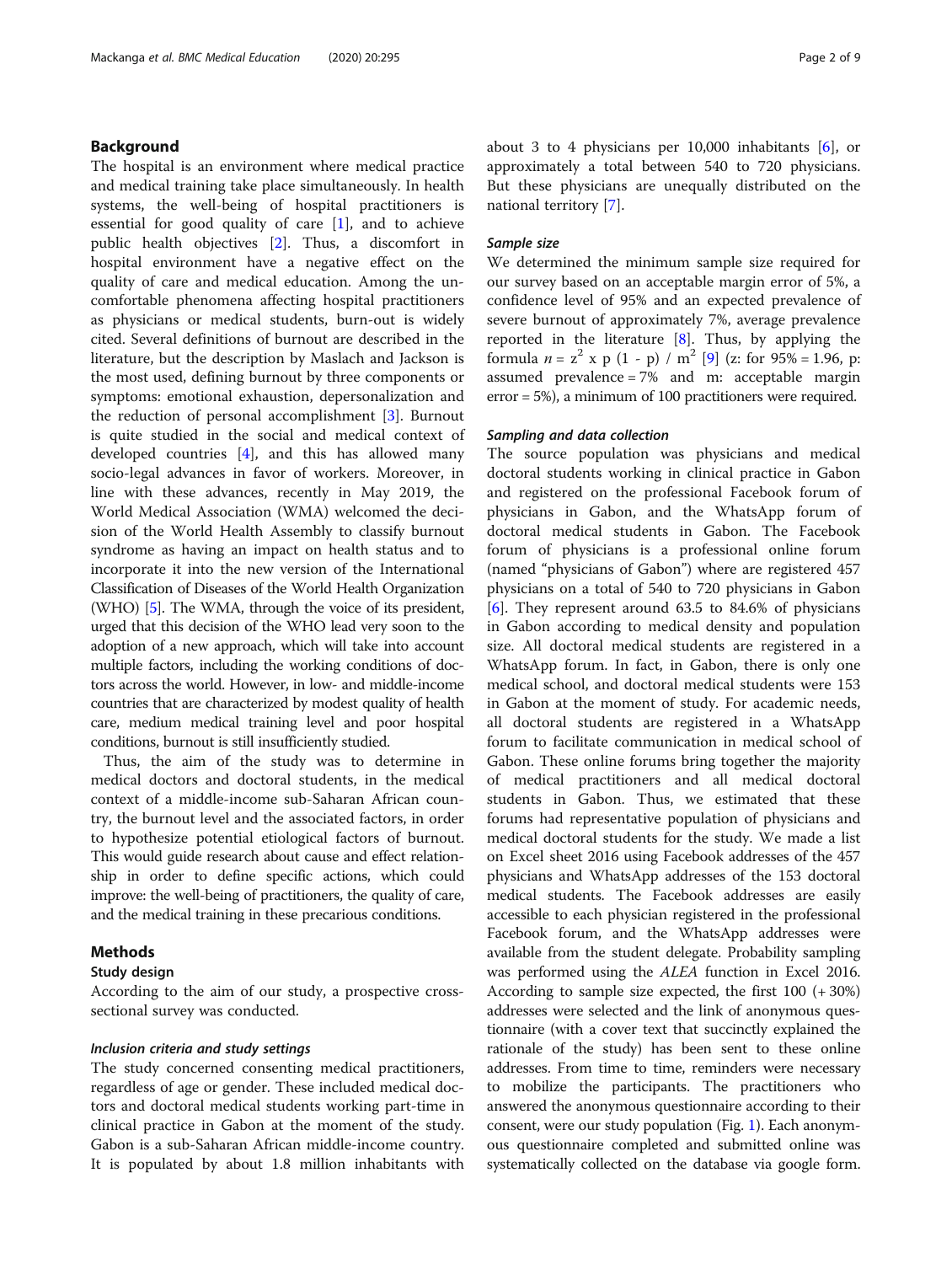<span id="page-2-0"></span>

The first 130 addresses have been selected and online link of questionnaire has been sent to them



Data collection took place from November 1, 2018 to April 1, 2019. Data exported in Excel sheet to statistical analysis software.

# Variables operationalization

- Practitioners feelings about burnout were collected by using the validated French version of Maslach Burnout Inventory - Human Services Survey for Medical Personnel (MBI-HSS (MP)), widely used [[10](#page-7-0)]. Therefore, the following outcomes criteria have been defined:

• severe burnout defined by high level score in all 3 dimensions of the Maslach Burnout Inventory Scale: emotional exhaustion (EE)  $\geq$ 27 and depersonalization (DP)  $\geq$ 10 and personal achievement (PA)  $\leq$ 33. Severe burnout was coded as a binary categorical variable (yes =  $1$ , no = 0).

• burnout (or burnout symptom) defined by the existence of at least one high level score in one of the 3 dimensions of the Maslach Burnout Inventory Scale: EE score  $\geq$  27 or DP score  $\geq$  10 or AP score  $\leq$  33. The burnout (the burnout symptom) was coded in binary categorical variable (yes = 1, no = 0).

- the psychometric data related to the perception of the practitioners were collected by a self-administered Likertscale questionnaire at 7 levels (proportionally to assertion worded) and treated as a numeric variable. These were the following parameters:  $a)$  the easy access to the hospital: in Gabon, public transport is poor and this suggests that the difficulty of access to the workplace could affect motivation, and therefore indirectly interacts to burnout. Thus, we have identified it as a potential factor to explore.  $b)$  the weekly frequency of the professional medical activity outside the public hospital: organization and equipment in private hospitals would make the working environment more satisfactory than in public hospitals. Or, working in

the two hospitals could be overworked. Thus, we have identified it as a potential factor to explore. c) the frequency of activity in non-professional associations: taking part in extra-professional associative activities could be an environment that promotes humanization, or empathy skill, which is inversely correlated to burnout. Or, working simultaneously in non-professional associations could be overworked. Thus, we have selected it as a potential factor to explore. d) opinion favorable to traditional medicine: traditional medicine has a preponderant psychological orientation, supposing an understanding listening skill, which could interact with depersonalization feeling. Also, traditional medicine could be an alternative medicine where practitioners suffering of burnout symptoms would refer patients. Thus, we selected "to be favorable to traditional medicine" as potential factor to explore.

- demographic and socio-professional data: gender, marital status, hospital status (doctor versus doctoral medical student), hospital facility attended (university hospital center (UHC) versus other), extra-professional associative activity (yes versus no), means of transport (taxi versus personal car), place of residence relative to hospital (to live in same borough versus to live in different borough where the hospital is located) were coded as dichotomous categorical variables. Age, number of dependent children (living with the practitioner), number of elderly dependents (living with the practitioner), estimated average number of patients taken care of per day were coded as numerical variables.

# Statistical analysis

# Descriptive study

Categorical variables were summarized as a percentage expressed with a 95% confidence interval (95% CI). The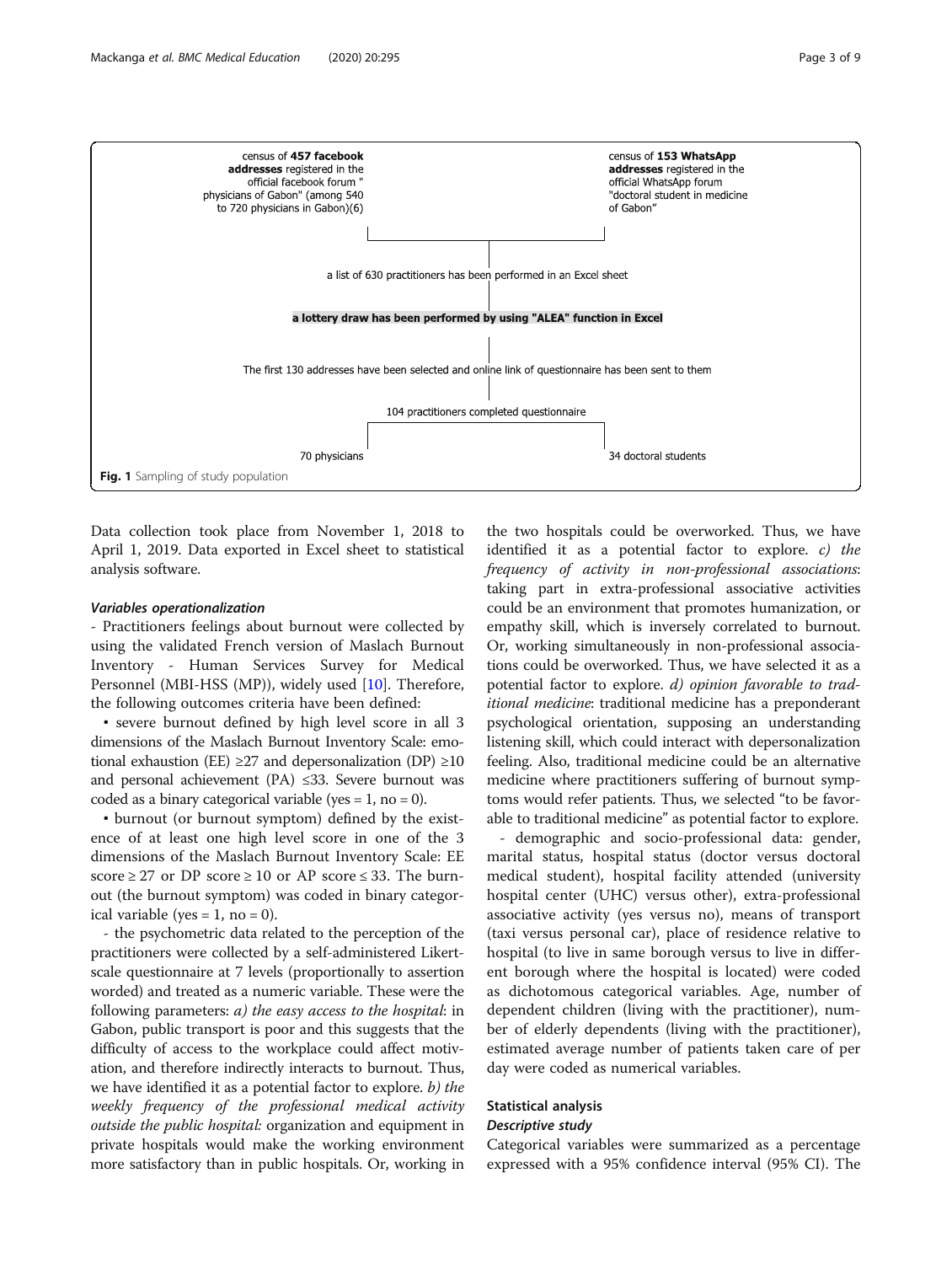none normality of distributions of majority of numeric variables has been checked by One-Sample Kolmogorov-Smirnov test. Thus, numeric variables have been summarized by median with interquartile range (IQR).

# Analytical study

- univariate analysis to evaluate the link between each variable and burnout symptoms was performed by Fisher's Chi-square test for categorical variables and the Mann-Whitney U-test for numeric variables. Variables associated to burnout symptoms with statistical significance less than 25%  $(p < 0.25)$  were selected for the multivariate analysis. In view of the exploratory nature of our study which tested original factors, we chose 25% to reduce the risk of excluding possible factors masked by confounding factors [[11\]](#page-7-0). Age, sex and place of residence relative to hospital (same or different borough from that of the hospital) were considered as forced variables for multivariate analysis.

- multivariate analysis was performed by binary multiple logistic regression using backward stepwise method (with Wald's statistic). The adjusted odd ratio (aOR) was the estimator of the association between the burnout symptoms event and potential factor. Backward stepwise method generated a final model of probable predictive factors of prevalent burnout symptoms. The thresholds for the probability of entering and removing factor in the model were set at 5 and 10% respectively. The quality of the final model of potential predictor factors was evaluated by the Nagelkerke's R-squared and the Hosmer-Lemeshow test. The French version of the SPSS 21 software (Statistical Package for the Social Sciences) was used.

# Results

## Characteristics of the study population

One hundred and four (104) medical practitioners completed the questionnaire. Majority groups were: female gender (sex ratio male  $(M)$  / female  $(F) = 0.52$  (95% CI: 0.35–0.79), doctors (versus doctoral students) 67.3% (95% CI 57.4–76.2%), performing extra-professional associative activity 75.0% (95% CI: 65.6–83.0%) (Table [1\)](#page-4-0).

## Burnout prevalence

The prevalence of severe burnout was at 1.9% (95% CI 0.2–6.8%). The burnout symptoms prevalence was at 34.6% (95% CI: 25.6–44.6%): ie EE ≥27: 17.3% (95% CI: 10.6–26.0%), DP ≥10: 25.0% (95% CI: 17.0–34.5%) and PA ≤33: 7.7% (95% CI: 3.4–14.6%) (Table [2\)](#page-5-0).

# Associated factors to burnout symptoms

Associated factors of burnout symptoms in univariate analysis: younger age  $(p < 0.0001)$ , low number of dependent children ( $p = 0.044$ ), low score regarding "easy access to the hospital" ( $p = 0.012$ ), low score regarding "medical activity outside public hospital" ( $p < 0.0001$ ), single (OR = 2.61 95% CI: 1.14–6.00); medical student status (OR = 3.25 95% CI: 1.37–7.69) and activity in University Hospital Center (UHC) OR = 3.50 95% CI: 1.40–8.77 (Tables [3](#page-5-0) and [4\)](#page-6-0).

# Model of predictors of burnout symptoms (multivariate analysis)

After logistic regression and adjusted, the following factors were retained in the predictive model: age in years (aOR = 0.86 95% CI: 0.78–0.96; 0.004), activity in UHC (aOR = 5.19 95% CI: 1.61–16.75,  $p = 0.006$ ), score regarding " easy access to the hospital"  $(aOR = 0.5995\%)$ CI: 0.40–0.89,  $p = 0.012$ ), the number of elderly dependents living with the practitioner (aOR = 0.54 95% CI: 0.33–0.88,  $p = 0.012$ ), to live in different borough (versus same borough) where the hospital is located  $(aOR = 0.24$ 95% CI: 0.06–0.93,  $p = 0.039$  and the favorable opinion score for traditional medicine (aOR = 1.82 95% CI: 0.92– 3.61,  $p = 0.087$ ). The statistics of Hosmer-Lemeshow = 18.7% and Nagelkerke's R-squared 53.1% (Table [5](#page-6-0)).

# **Discussion**

## Burnout prevalence

The high prevalence of burnout symptoms reflects work-related suffering in addition to the very difficult working conditions initially described in public hospitals in Gabon  $[12]$  $[12]$  $[12]$ . Given the prevalence of burnout symptoms in our study, it can be said that in the Gabonese medical settings, nearly half of all medical care situations are at risk of an unsatisfactory clinical outcome. Indeed, it is established that the existence of burnout symptoms is associated with an unfavorable clinical outcome for patients as opposed to an empathy that has an opposite effect [\[13](#page-8-0)–[15\]](#page-8-0). Moreover, the data of our study show that the most prevalent symptom of burnout in Gabon's medical community is depersonalization (DP), and it is well established that this dimension of burnout means a low level of empathy [[14\]](#page-8-0). This observation contributes more to explain the feeling of discomfort in the caregiver-patient relationship often reported by patients attending public hospitals [[12\]](#page-8-0) and forebodes the poor professional temperament in public hospitals [\[15\]](#page-8-0). However, the prevalence of burnout symptoms in Gabon's medical community is close to the values reported in the French, American (United States of America) and Asian medical settings [\[8](#page-7-0), [14](#page-8-0), [16](#page-8-0)–[18\]](#page-8-0).

# Factors associated with burnout symptoms in Gabonese medical settings

Young age is strongly associated with burnout symptom in Gabonese medical settings. With each increase of 1 year of age, the probability of having a burnout symptom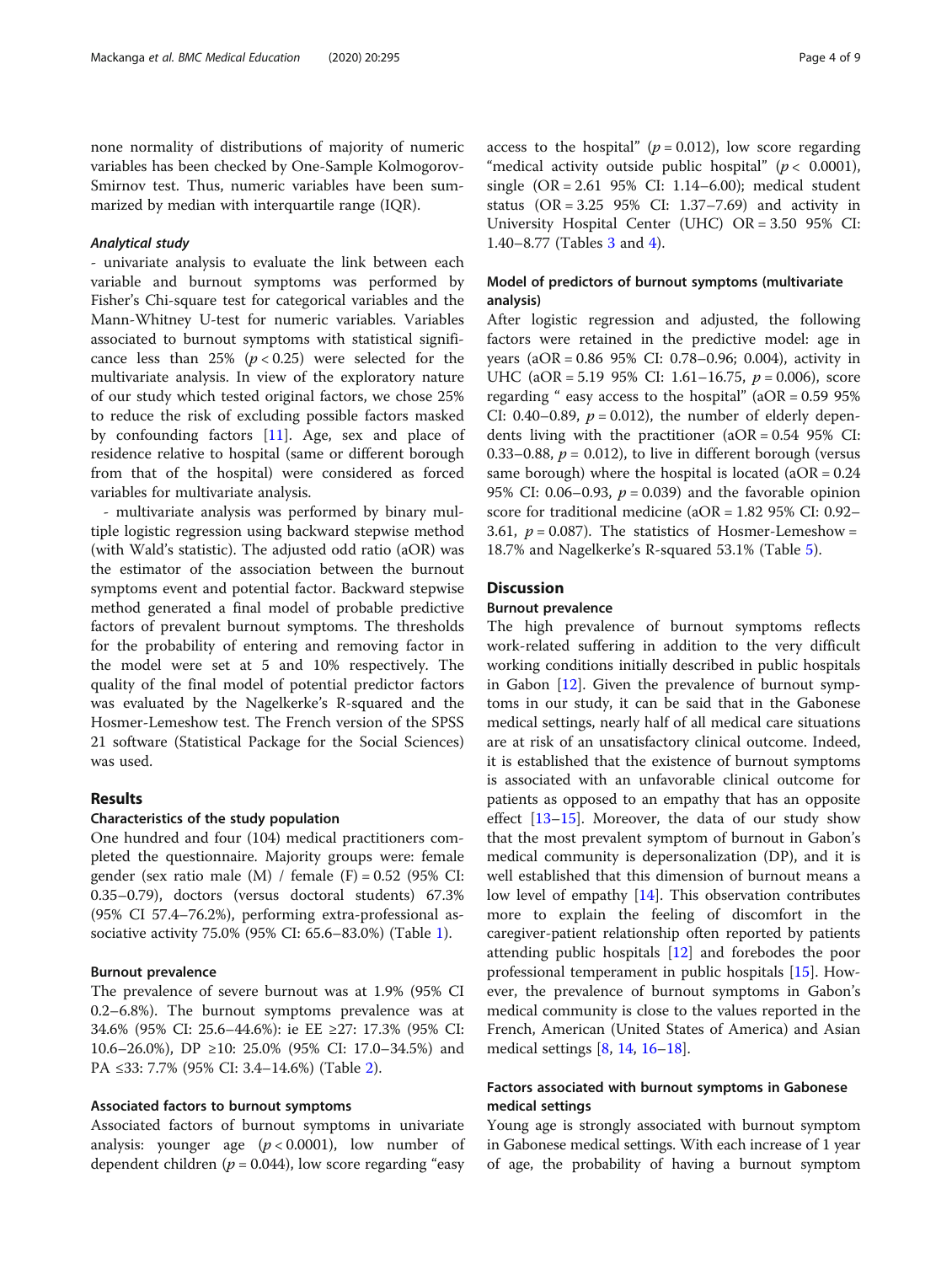<span id="page-4-0"></span>

| Age (year)                                                                                              | Mean, IQR     |    | 35.0  | $30.3 - 40.0$ |
|---------------------------------------------------------------------------------------------------------|---------------|----|-------|---------------|
| Gender                                                                                                  |               |    |       |               |
| female                                                                                                  | n, %, CI 95%. | 68 | 65.4% | 55.4-74.5%    |
| male                                                                                                    | n, %, CI 95%. | 36 | 34.6% | 25.6-44.6%    |
| Matrimonial status                                                                                      |               |    |       |               |
| single                                                                                                  | n, %, CI 95%. | 42 | 40.4% | 30.9-50.5%    |
| living maritally                                                                                        | n, %, CI 95%. | 62 | 59.6% | 49.5-69.1%    |
| Place of residence and hospital                                                                         |               |    |       |               |
| different borough                                                                                       | n, %, CI 95%. | 56 | 53.9% | 43.8-63.7%    |
| same borough                                                                                            | n, %, CI 95%. | 48 | 46.2% | 36.3-56.2%    |
| Means of transport                                                                                      |               |    |       |               |
| taxi                                                                                                    | n, %, CI 95%. | 52 | 50.0% | 40.0-60.0%    |
| personal car                                                                                            | n, %, CI 95%. | 52 | 50.0% | 40.0-60.0%    |
| Easy access to the hospital (self-assessment / scale from 0 to 7)                                       | Median, IQR   |    | 4.0   | $3.0 - 5.0$   |
| Hospital                                                                                                |               |    |       |               |
| Other                                                                                                   | n, %, CI 95%. | 42 | 40.4% | 30.9-50.5%    |
| University Hospital Center (UHC)                                                                        | n, %, CI 95%. | 62 | 59.6% | 49.5-69.1%    |
| Hospital status                                                                                         |               |    |       |               |
| doctoral student in medicine                                                                            | n, %, CI 95%. | 34 | 32.7% | 23.8-42.6%    |
| Doctor (physician)                                                                                      | n, %, CI 95%. | 70 | 67.3% | 57.4-76.2%    |
| Extra-professional associative activity                                                                 |               |    |       |               |
| yes                                                                                                     | n, %, CI 95%. | 78 | 75.0% | 65.6-83.0%    |
| no                                                                                                      | n, %, CI 95%. | 26 | 25.0% | 17.0-34.5%    |
| Estimated number of patients supported per day                                                          | Median, IQR   |    | 10.0  | $10.0 - 17.3$ |
| Number of elderly dependents living with the practitioner at home                                       | Median, IQR   |    | 0.0   | $0.0 - 1.0$   |
| Number of dependent children living with practitioner at home                                           | Median, IQR   |    | 2.0   | $1.0 - 3.0$   |
| Attendance of extra-professional associations (self-assessment /<br>scale from 0 to 7)                  | Median, IQR   |    | 2.0   | $1.0 - 4.0$   |
| Frequency of medical activity outside public hospital per week<br>(self-assessment / scale from 0 to 7) | Median, IQR   |    | 2.0   | $1.0 - 3.8$   |
| To be favorable to traditional medicine (self-assessment / scale from<br>$0$ to $7)$                    | Median, IQR   |    | 1.0   | $1.0 - 2.0$   |
| Emotional Exhaustion (from 0 to 54)                                                                     | Median, IQR   |    | 18.0  | $10.0 - 26.8$ |
| Depersonalization (from 0 to 30)                                                                        | Median, IQR   |    | 8.0   | $3.0 - 11.8$  |
| Personal Achievement (from 0 to 48)                                                                     | Median, IQR   |    | 40.5  | $36.0 - 42.8$ |

decreases by 14%. This result could be explained by a difficult phase of professional acculturation. A period where the young practitioner adapts to the work environment. Also, the young practitioner is often victim of the phenomenon of sliding tasks. Indeed, it is not uncommon to note the absence of a transparent regulation on the delegation of administrative or medical tasks entrusted to young practitioners or medical students. And, we can also evoke the probably overly directive relationship between the supervisor practitioner and the young supervised practitioner, while this relationship should be more collaborative and more cooperative. It is not uncommon for

medical students to be treated more prominently as poorly listened employees and this, at the expense of their learner status. Indeed, medical student status as resident is also widely recognized as a factor associated with burnout symptoms in most studies [[8\]](#page-7-0).

The low score regarding "easy access to the hospital" is strongly associated with burnout symptoms. An improvement of one point on the Likert scale from 0 to 7, decreases the probability of burnout symptoms by 40%. This result could be explained by difficulties in accessing the hospital due to the lack of public transport, the poor condition of urban roads, which enclaves large urban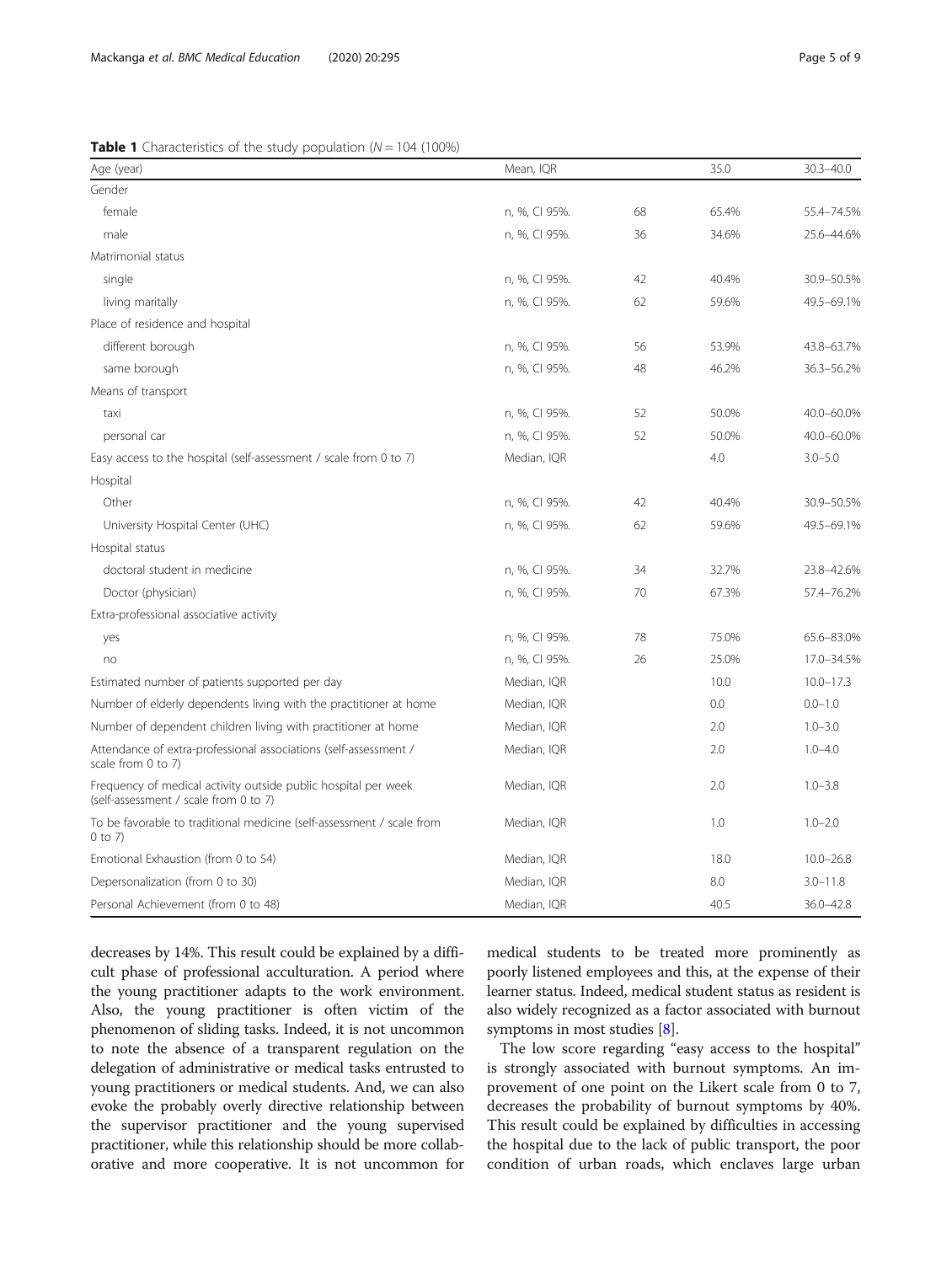|                                                                | n  | $\frac{0}{0}$ | CI 95% |       |  |  |  |  |
|----------------------------------------------------------------|----|---------------|--------|-------|--|--|--|--|
| <b>Burnout symptom (Emotional Exhaustion: EE)</b>              |    |               |        |       |  |  |  |  |
| High emotional exhaustion                                      | 18 | 17.3%         | 10.6%  | 26.0% |  |  |  |  |
| Moderate emotional exhaustion                                  | 38 | 36.5%         | 27.3%  | 46.6% |  |  |  |  |
| Low emotional exhaustion                                       | 48 | 46.2%         | 36.3%  | 56.2% |  |  |  |  |
| Burnout symptom (Depersonalization: DP)                        |    |               |        |       |  |  |  |  |
| High depersonalization                                         | 26 | 25.0%         | 17.0%  | 34.5% |  |  |  |  |
| Moderate depersonalization                                     | 34 | 32.7%         | 23.8%  | 42.6% |  |  |  |  |
| Low depersonalization                                          | 44 | 42.3%         | 32.7%  | 52.4% |  |  |  |  |
| Burnout symptom (Personal Accomplishment: PA)                  |    |               |        |       |  |  |  |  |
| Low Personal accomplishment                                    | 8  | 7.7%          | 3.4%   | 14.6% |  |  |  |  |
| Moderate Personal accomplishment                               | 40 | 38.4%         | 29.1%  | 48.5% |  |  |  |  |
| High Personal accomplishment                                   | 56 | 53.9%         | 43.8%  | 63.7% |  |  |  |  |
| Burnout symptoms: $EE \geq 27$ or $DP \geq 10$ or $PA \leq 33$ | 36 | 34.6%         | 25.6%  | 44.6% |  |  |  |  |
| Severe burnout: $EE > 27$ and $DP > 10$ and $PA < 33$          | 2  | 1.9%          | 0.2%   | 6.8%  |  |  |  |  |

<span id="page-5-0"></span>**Table 2** Prevalence of burnout in Gabonese medical settings. (Total  $N = 104$ )

areas [[19](#page-8-0)]. The urban enclaved areas are sources of prehospital demotivation. This demotivation contaminates the feeling at work and expose to burnout. These pre-hospital demotivation factors, can also explain the low practitioners performance [\[15\]](#page-8-0). Also, as our results show that young age is associated to burnout symptoms, it is more probable that students and young physicians who have modest income face more transport difficulties to get to hospital.

Working in the University Hospital Center (UHC) multiplies by 5 the probability of burnout symptoms. This could be explained by the frequent lack of care materials in UHC where the largest number of patients converge. This situation forces practitioners to devote a large part of their activity to solving social problems than medical problems. This context lowers the feeling of personal accomplishment, increases emotional exhaustion, and promotes depersonalization as a defense

mechanism against the psychic pain of being unable to effectively solve patients' problems [[20](#page-8-0)].

Living in the borough where the hospital is established is paradoxically associated with burnout. This result questions about inconveniences to be availability due to the proximity to workplace. This exposes the young practitioner to work overtime and be solicited during holidays. Also, living near the hospital can mean a modest economic conditions (students and young doctors), that motivate young practitioner for doing medical activity additionally and exposes them to burnout. The evaluation of the geographical distribution of the residences of the practitioners in relation to the hospitals according to the socio-economic level will need to be explored.

For each dependent elderly person living with the practitioner, the probability of having burnout symptoms decreases by 46%. This suggest that a practitioner caring

|  |  | Table 3 Link between numeric variables and burnout symptoms in Gabonese medical settings (bivariate analysis) |  |  |  |
|--|--|---------------------------------------------------------------------------------------------------------------|--|--|--|
|--|--|---------------------------------------------------------------------------------------------------------------|--|--|--|

| analyzed factors                                                                 | Burnout symptoms | p          |                |            |          |
|----------------------------------------------------------------------------------|------------------|------------|----------------|------------|----------|
|                                                                                  | Yes $(N = 36)$   |            | No $(N = 68)$  |            |          |
|                                                                                  | Median           | <b>IQR</b> | Median         | <b>IQR</b> |          |
| Age (year)                                                                       | 30               | $79 - 34$  | 38.5           | $32 - 41$  | < 0.0001 |
| Number of elderly dependents living with the practitioner at home                | $\mathbf 0$      | $0 - 0$    | $\mathbf 0$    | $0 - 1$    | 0.203    |
| Number of dependent children living with practitioner at home                    | 1.5              | $1 - 2$    | $\overline{2}$ | $1 - 3$    | 0.044    |
| Estimated number of patients supported per day                                   | 15               | $10 - 20$  | 10             | $10 - 15$  | 0.188    |
| Easy access to the hospital (scale 0 to 7)                                       | 3                | $1 - 5$    | $\overline{4}$ | $4 - 5$    | 0.012    |
| Attendance of extra-professional associations (scale from 0 to 7)                | 2                | $1 - 4$    | $\overline{2}$ | $1 - 4$    | 0.281    |
| Frequency of medical activity outside public hospital per week<br>(scale 0 to 7) |                  | $1 - 2$    | $\overline{2}$ | $1 - 4$    | < 0.0001 |
| To be favorable to traditional medicine (scale 0 to 7)                           | 1.5              | $1 - 2$    |                | $1 - 2$    | 0.142    |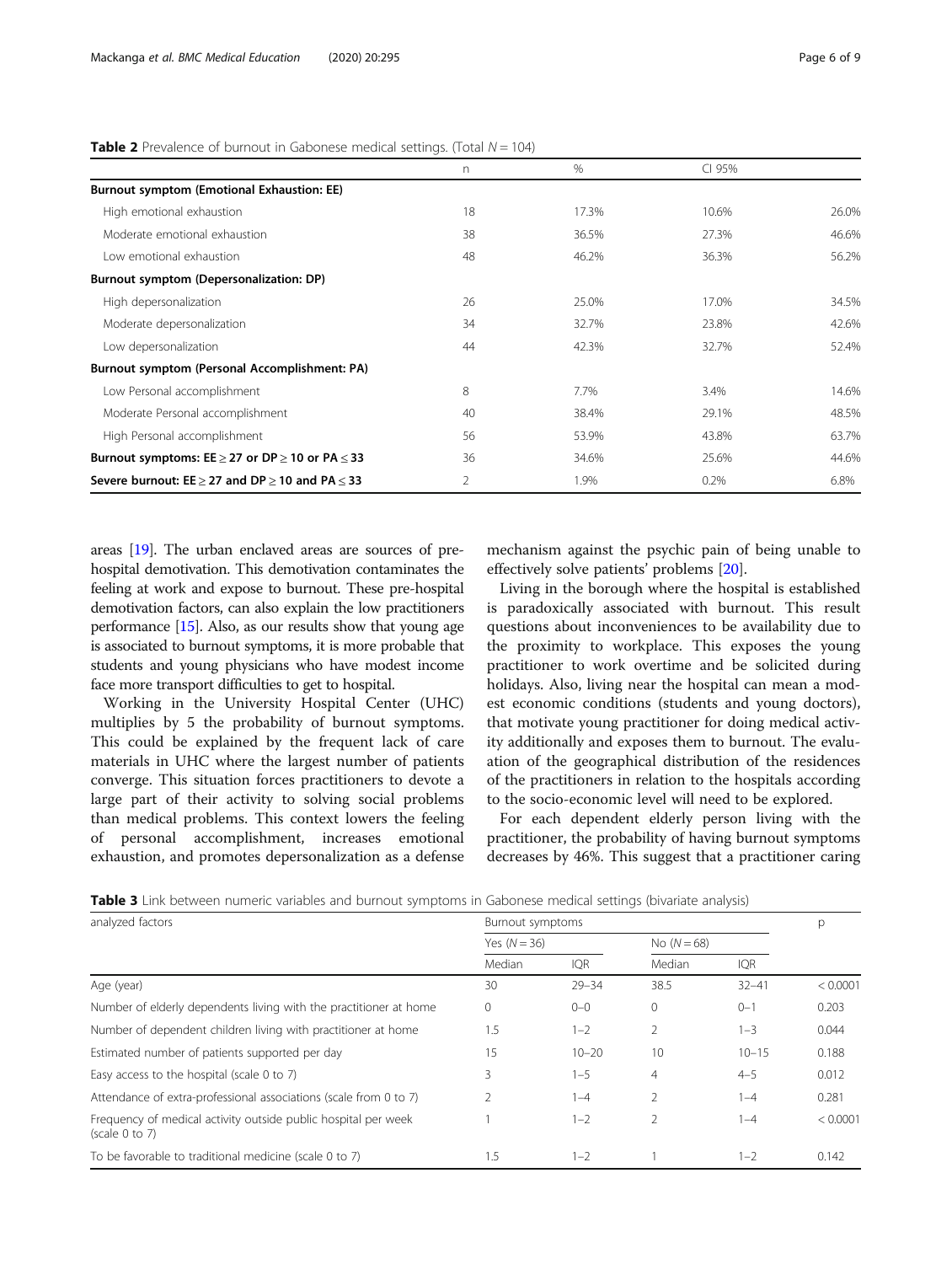<span id="page-6-0"></span>Table 4 Link between categorical variables and burnout symptoms in Gabonese medical settings (bivariate analysis)

| Variables                               | modality           | Burnout symptoms |            | $Total =$ | <b>OR</b> |      | CI 95% | p     |
|-----------------------------------------|--------------------|------------------|------------|-----------|-----------|------|--------|-------|
|                                         |                    | Yes $(=36)$      | $No (=68)$ | 104       |           |      |        |       |
| Gender                                  | female             | 24               | 44         | 68        | 1.09      | 0.47 | 2.56   |       |
|                                         | male               | 12               | 24         | 36        | reference | 1    |        |       |
| Matrimonial status                      | single             | 20               | 22         | 42        | 2.61      | 1.14 | 600    | 0.035 |
|                                         | living maritally   | 16               | 46         | 62        | reference |      |        |       |
| Means of transport                      | taxi               | 22               | 30         | 52        | 1.99      | 0.87 | 4.54   | 0.149 |
|                                         | Personal car       | 14               | 38         | 52        | reference |      |        |       |
| Hospital                                | <b>UHC</b>         | 28               | 34         | 62        | 3.5       | 1.4  | 8.77   | 0.007 |
|                                         | Other              | 8                | 34         | 42        | reference | 1    |        |       |
| Extra-professional associative activity | no                 | 12               | 14         | 26        | 1.93      | 0.78 | 4.79   | 0.163 |
|                                         | yes                | 24               | 54         | 78        | reference |      |        |       |
| Hospital status                         | Doctoral student   | 18               | 16         | 34        | 3.25      | 1.37 | 7.69   | 0.008 |
|                                         | Doctor (physician) | 18               | 52         | 70        | reference |      |        |       |
| Place of residence and hospital         | different borough  | 20               | 36         | 56        | 1.11      | 0.49 | 2.5    | 0.83  |
|                                         | Same borough       | 16               | 32         | 48        | reference |      |        |       |

for the elderly at home improves cognitive empathy. And empathy is inversely correlated with burnout.

Finally, the trend towards the association between the opinion score favorable to traditional medicine and the symptoms of burnout questions the interaction between burnout and the perception of certain social representations concerning norms, values and the beliefs of practitioners. Also, for practitioners, alternative medicine like traditional medicine could be a solution against burnout symptoms. This result needs qualitative study for more exploration, in order to understand how the caregiverpatient relationship operates in the acculturation of caregiver regarding his medical belief.

# Possible solutions to reduce the symptoms of burnout in the Gabonese medical context

Hospital is the only place where young doctors and students acquire their medical skills. But, the well-being

(in the learning environment) which is a determining factor for learning seems seriously impaired in Gabonese hospitals. In view of the above (university hospital center, low score regarding "easy access to the hospital" and young age as predictive factors of burnout symptoms), optimal medical learning and best health care are uncertain in this medical context. For this, some points must put question to relevant authorities regarding health and medical education, namely: 1-the construction of social housing near hospitals for resident or young practitioners, 2-set up a public transport system, 3-to promote a regulation of medical tasks in hospitals, 4- to promote optimal system of primary health care for helping UHC and 5- set up a training in clinical supervision for senior doctors. This could reduce the symptoms of burn-out in young practitioners, improve the well-being of practitioner in their medical practice and promote medical learning.

Table 5 Model of burnout symptoms predictors in Gabonese medical settings (multivariate analysis)

| Factors                                                                      | Coefficients | aOR <sup>a</sup> | CI 95% |       | p     | statistics of model    |                        |  |
|------------------------------------------------------------------------------|--------------|------------------|--------|-------|-------|------------------------|------------------------|--|
|                                                                              |              |                  |        |       |       | Nagelkerke's R-squared | Hosmer-Lemeshow's test |  |
| University Hospital Center (versus other hospital)                           | .647         | 5.19             | 1.61   | 16.75 | 0.006 | 53.1                   | 0.187                  |  |
| To be favorable to traditional medicine<br>(self-assessment/scale 0 to 7)    | 0.598        | 1.82             | 0.92   | 3.61  | 0.087 |                        |                        |  |
| Age (year)                                                                   | $-0.15$      | 0.86             | 0.78   | 0.96  | 0.004 |                        |                        |  |
| Easy access to the hospital (scale from 0 to 7)                              | $-0.521$     | 0.59             | 0.40   | 0.89  | 0.012 |                        |                        |  |
| Number of elderly dependents living with the<br>practitioner at home         | $-0.616$     | 0.54             | 0.33   | 0.88  | 0.012 |                        |                        |  |
| Place of residence: same (vs different) borough<br>from than of the hospital | $-1.409$     | 4.09             | l .07  | 15.59 | 0.039 |                        |                        |  |

<sup>a</sup> adjusted odd ratio (aOR), with burnout symptoms as dependent variable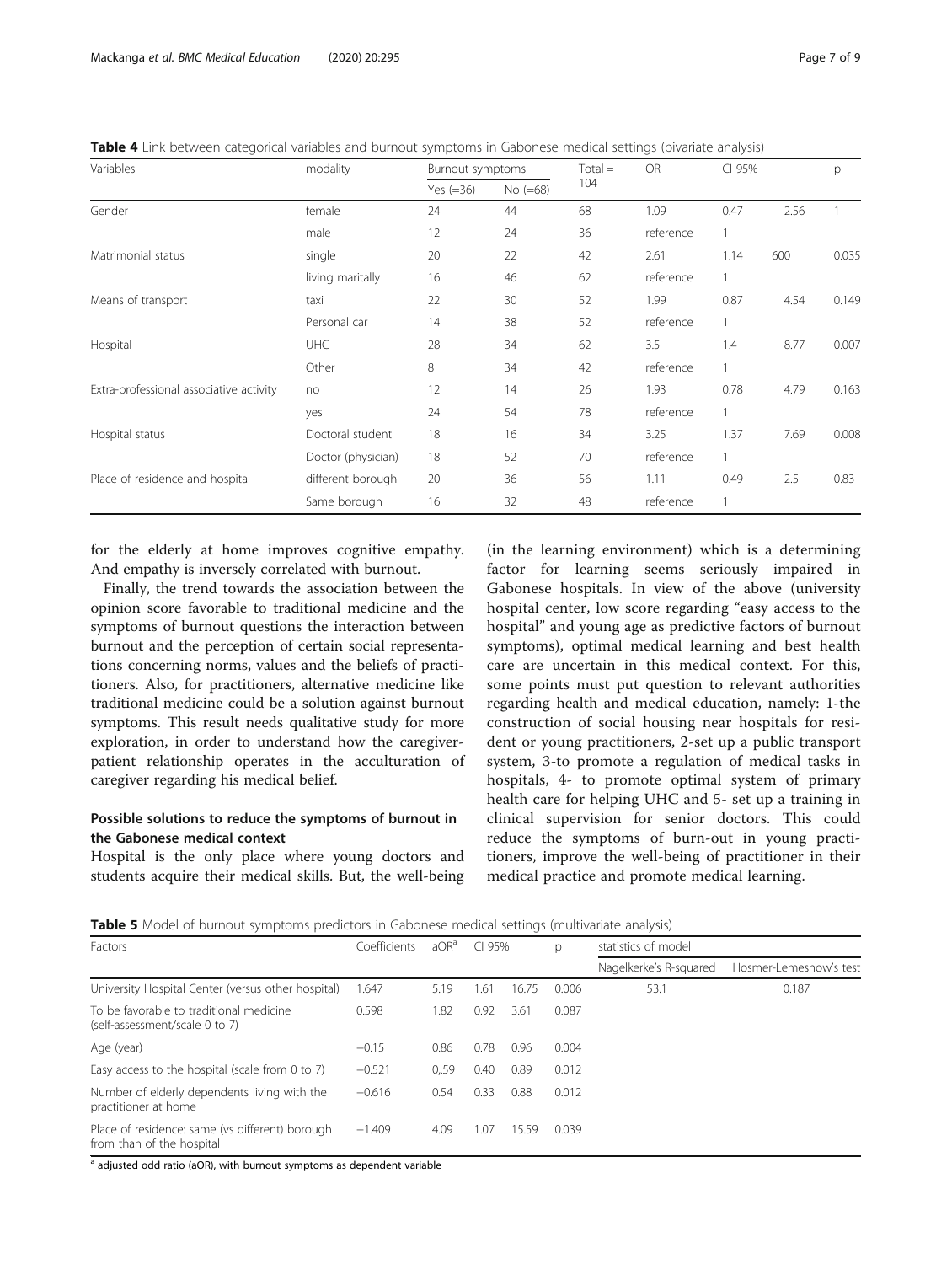<span id="page-7-0"></span>The burnout topic is relevant, justifying our study which aimed to characterize the epidemiology of burnout in a precarious hospital environment in a sub-Saharan African medical setting. The survey design of the study and the statistical analysis are adequate to the research question. The statistical model of factors associated with burnout symptoms could explain burnout symptoms event at over 53% according to Nagelkerke's R-squared adjusted (Table [5](#page-6-0)). This result indicates the potential etiological factors that will need to be explored in appropriate study design to verify a cause and effect relationship. Regarding to the physicians number (less than a thousand) in Gabon at the time of the study and the probability sampling performed, our study population is potentially representative [6, 7]. However, the sampling has been performed by using facebook addresses obtained online through official facebook forum of physicians of Gabon and lacked stratification (two populations studied: doctoral students and doctors) could be a limit of our study. But, ratio between both populations in our study was in the expected range according to the source population, which minimize bias.

# Conclusion

In medical settings of middle-income Gabon, almost one practitioner in two has burnout symptoms with a predominance of depersonalization. The young age, the University Hospital Center, to live in same borough where the hospital is located, the difficulty of access to the hospital and the lower number of elderly dependent adult living with the practitioner increase the probability of burnout symptoms. These results must put question to relevant authorities regarding health and medical education, namely: social housing of young practitioners, public transport, regulation of medical tasks, set up optimal system of primary health care for helping the university hospital center and promoting training in clinical supervision. The link between burnout symptoms and the opinion score favorable to traditional medicine suggest the need to understand how the doctor-patient relationship operates in the acculturation process of medical practitioners in Gabon.

#### Abbreviations

CEI: Institutional Ethics Committee; CERMEL: Medical Research Center of Lambaréné; CI: Confidence Interval; DP: Depersonalization; EE: Emotional Exhaustion emotional; F: Female; IQR: Inter Quartile Range; M: Male; OR: Odd ratio; p: p-value; PA: Personal accomplishment; SPSS: Statistical Package for the Social Sciences; UHC: University Hospital Center; vs: Versus; WHO: World Health Organization; WMA: World Medical Association

## Acknowledgements

We acknowledge the contribution of Medical Doctors Kombila Ulrich Davy, Kinga Armel, Mombo Ngoma Ghislain, Nzouto Patrick Dieudonné, Mbadinga Itu, Bikie Obiang Nadège Pelagie to the conduct of the study.

## Authors' contributions

Study design, protocol development: JRM. Data collection: JRM, EGMM.

Statistical analysis: JRM, EGMM. Wrote manuscript: JRM. Contributed to writing of manuscript: JRM; EGMM, PP, JI, JBMK, JBB. All authors have read and approved the manuscript.

#### Funding

The study did not receive funding.

### Availability of data and materials

The datasets used and/or analyzed during the current study are available from the corresponding author on reasonable request.

## Ethics approval and consent to participate

Informed consent was mentioned in a few lines in the preamble of questionnaire. When the participant was consenting, he completed the questionnaire and submitted it online. The study was approved by the Institutional Ethics Committee of the Medical Research Center of Lambaréné (CERMEL) in Gabon. The Institutional Ethics Committee is a partner of the National Ethics Committee. The Institutional Ethics Committee is a member of the MARC network (Mapping African Research ethics review Capacity) and is registered with Registration Office for Human Research Protections with the numbers: IORG0007336 / IRB00008812. The protocol of the study has been registered with the number CEI-CERMEL 021/2018.

# Consent for publication

Not applicable.

### Competing interests

The authors declare that they have no competing interests.

#### Author details

<sup>1</sup> Center for Training and Research in Pedagogy of Health Sciences - Faculty of Medicine, Strasbourg, 4 rue Kirschlager, F-67085 Strasbourg, France. 2 Department of Internal Medicine and Medical Specialties, University of Health Sciences, Libreville, post box 4009, Libreville, Gabon. <sup>3</sup>Department of Internal Medicine, University of Nantes, 1 rue Gaston Veil - post box 53508, 44035 Nantes Cedex1, France.

## Received: 2 September 2019 Accepted: 11 August 2020 Published online: 10 September 2020

#### References

- 1. Dussault G, Dubois C-A. Human resources for health policies: a critical component in health policies. Hum Resour Health. 2003;1:1.
- 2. Dieleman M, Gerretsen B, van der Wilt GJ. Human resource management interventions to improve health workers' performance in low and middle income countries: a realist review. Health Res Policy Syst. 2009;7:7.
- 3. Maslach C, Jackson SE. The measurement of experienced burnout. J Organ Behav. 1981;2(2):99–113.
- 4. Soler JK, Yaman H, Esteva M, Dobbs F, Asenova RS, Katić M, et al. Burnout in European family doctors: the EGPRN study. Fam Pract. 2008;25(4):245–65.
- 5. WMA The World Medical Association-L'Association médicale mondiale salue la décision sur le surmenage [Internet]. [cited 2019 Jul 15]. Available from: [https://www.wma.net/fr/news-post/lassociation-medicale-mondiale](https://www.wma.net/fr/news-post/lassociation-medicale-mondiale-salue-la-decision-sur-le-surmenage/)[salue-la-decision-sur-le-surmenage/](https://www.wma.net/fr/news-post/lassociation-medicale-mondiale-salue-la-decision-sur-le-surmenage/).
- 6. Gabon Médecins (par 1000 habitants) | Statistiques [Internet]. [cited 2019 Jul 15]. Available from: [http://perspective.usherbrooke.ca/bilan/servlet/](http://perspective.usherbrooke.ca/bilan/servlet/BMTendanceStatPays?langue=fr&codePays=GAB&codeStat=SH.MED.PHYS.ZS&codeStat2=SH.MED.PHYS.ZS) [BMTendanceStatPays?langue=fr&codePays=GAB&codeStat=SH.MED.PHYS.](http://perspective.usherbrooke.ca/bilan/servlet/BMTendanceStatPays?langue=fr&codePays=GAB&codeStat=SH.MED.PHYS.ZS&codeStat2=SH.MED.PHYS.ZS) [ZS&codeStat2=SH.MED.PHYS.ZS.](http://perspective.usherbrooke.ca/bilan/servlet/BMTendanceStatPays?langue=fr&codePays=GAB&codeStat=SH.MED.PHYS.ZS&codeStat2=SH.MED.PHYS.ZS)
- 7. Le personnel de santé au Gabon : une répartition inégale [Internet]. Gaboneco. [cited 2019 Jul 15]. Available from: [http://www.gaboneco.com/](http://www.gaboneco.com/le-personnel-de-sante-au-gabon-une-repartition-inegale.html) [le-personnel-de-sante-au-gabon-une-repartition-inegale.html.](http://www.gaboneco.com/le-personnel-de-sante-au-gabon-une-repartition-inegale.html)
- Kansoun Z, Boyer L, Hodgkinson M, Villes V, Lançon C, Fond G. Burnout in French physicians: a systematic review and meta-analysis. J Affect Disord. 2019;246:132–47.
- 9. Calcul de la taille optimale d'un échantillon [Internet]. Analyse de données d'enquêtes de satisfaction. [cited 2019 Jul 16]. Available from: [http://www.](http://www.analyse-donnees.fr/calcul-de-la-taille-optimale-dun-echantillon/) [analyse-donnees.fr/calcul-de-la-taille-optimale-dun-echantillon/.](http://www.analyse-donnees.fr/calcul-de-la-taille-optimale-dun-echantillon/)
- 10. Dion G, Tessier R. Validation de la traduction de l'Inventaire d'épuisement professionnel de Maslach et Jackson. Can J Behav Sci. 1994;26(2):210–27.
- 11. El Sanharawi M, Naudet F. Comprendre la régression logistique. J Fr Ophtalmol. 2013;36(8):710–5.